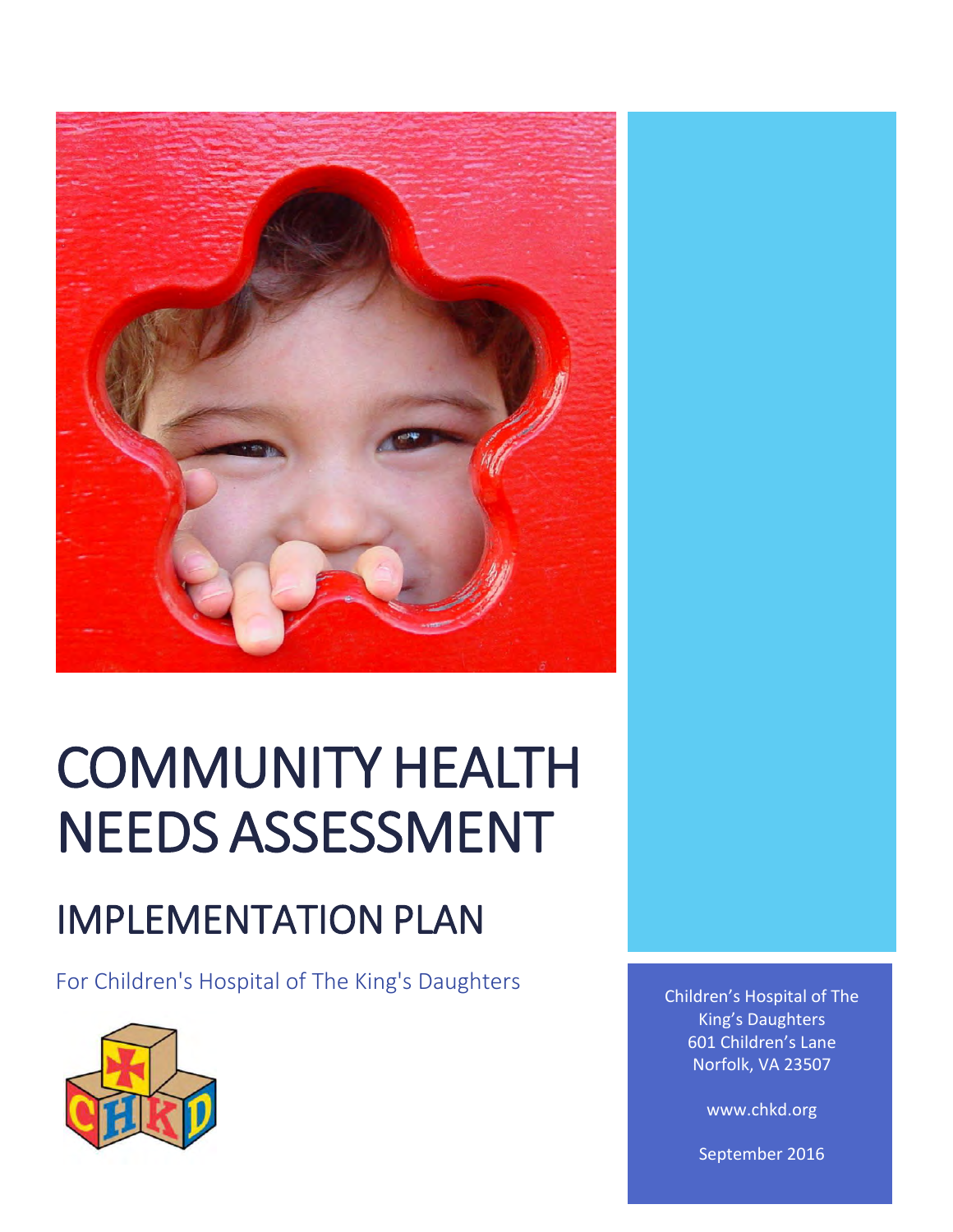# **IMPLEMENTATION STRATEGY**

Children's Hospital of The King's Daughters (CHKD) is Virginia's only freestanding children's hospital and is at the heart of a comprehensive pediatric healthcare system. CHKD Health System services are unique to the region in that they are exclusively dedicated to children and thus often meet pressing public health needs that would otherwise go unmet.

CHKD is home to the region's only pediatric emergency room, the area's largest and most sophisticated neonatal and pediatric intensive care units, a transitional care unit for technology dependent children and Virginia's only acute inpatient rehabilitation unit. In addition to its inpatient services, CHKD offers more than 25 pediatric sub‐specialty programs that care for children with chronic illnesses like asthma and diabetes. The Health System's Surgery Group includes more than 20 pediatric surgeons in six specialties, including cardiac surgery, neurosurgery, orthopedic surgery, pediatric general surgery, plastic and reconstructive surgery and urology. With approximately 3000 employees, CHKD offers a full range of pediatric-trained clinical and support staff exclusively dedicated to the care and well-being of children.

From November 2015 to April 2016, CHKD conducted a community health needs assessment (CHNA) with support from Toxcel, LLC. The joint CHNA covered all three licensed facilities associated within the CHKD Health System: Children's Hospital of The King's Daughters (CHKD) located in Norfolk and CHKD's two Health and Surgery Centers, one at Oyster Point in Newport News and one at Princess Anne in Virginia Beach.

The CHNA provided an overview of the primary and secondary data used to identify key health issues within the CHKD community. Based on the key health issues identified, CHKD leadership, providers and stakeholders identified five priorities to focus on in its implementation strategy including:

- Pediatric mental/behavioral health
- Access to care
- Childhood obesity
- Neonatal care
- Child abuse

A new and highly focused objective for CHKD is to target resources and programs to improve **pediatric mental/behavioral health** over the next three years.

## CHKD Implementation Strategy from 2016-2018

This document outlines the implementation strategy that CHKD has developed to address the community health needs and priorities identified in its CHNA over the next three years. For each of the priorities listed above, this implementation strategy describes:

- Current work that CHKD already has underway to support the priority areas
- Actions that CHKD plans to take to further address the priority areas
- Programs, resources and collaborations that CHKD plans to utilize to address the health needs
- Anticipated impacts of these actions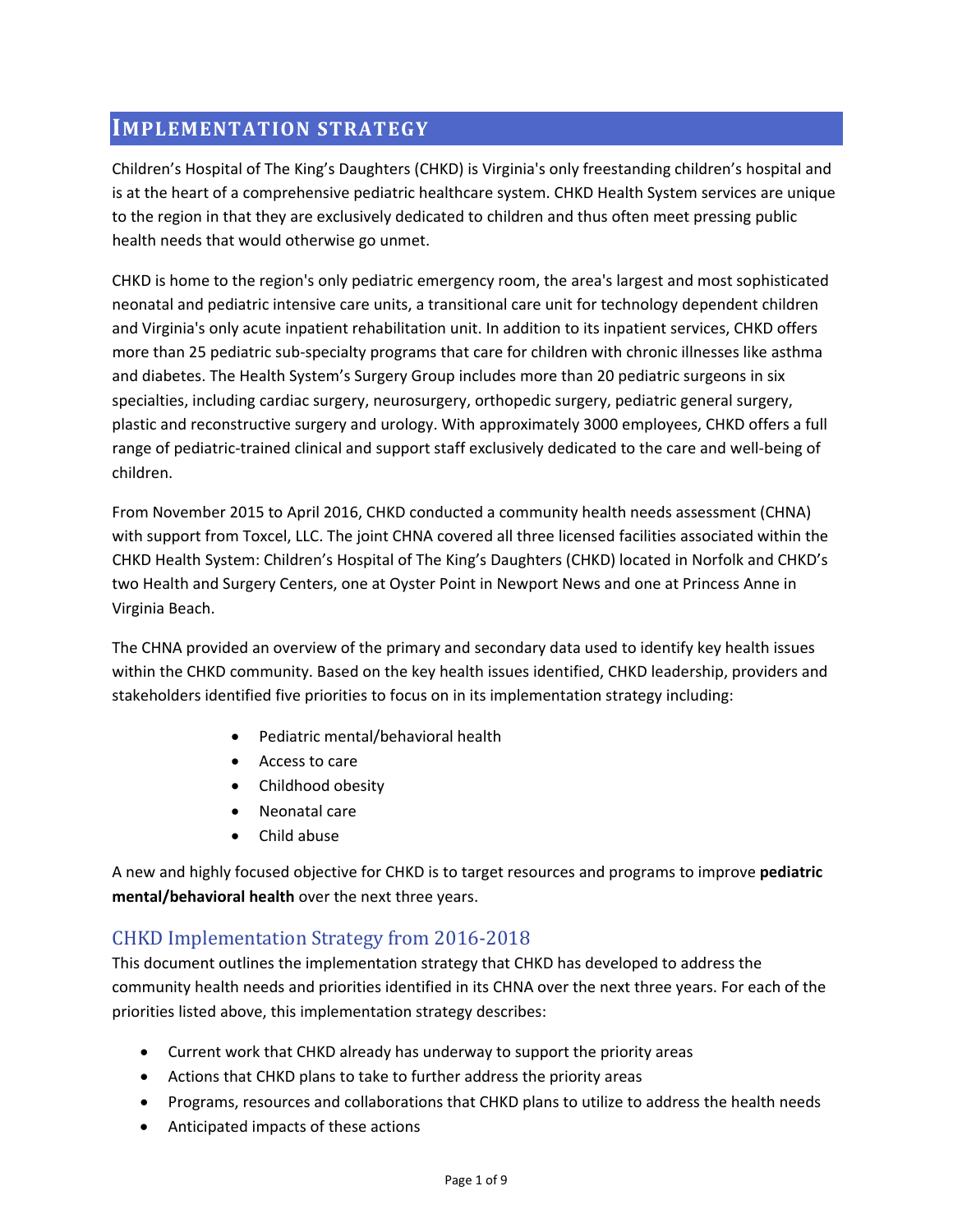# Issues Not Addressed in the Implementation Strategy

The health needs identified through the CHNA that are not addressed specifically in the implementation strategy are outside the scope of CHKD's mission, expertise, resources or any combination thereof. Many of these items are within the purview of other health care providers and/or community or public agencies. CHKD regularly and routinely offers its expertise and assistance as community resources to address a broad range of issues relating to the health and welfare of children. By addressing the prioritized issues such as pediatric mental/behavioral health, CHKD will be able to positively influence pediatric health and well‐being overall, affecting multiple other identified health needs in the CHNA, such as dental services, violence, crime, educational success, substance abuse and, as our pediatric population grows older, their transition to adult care services.

# **PRIORITY ISSUES**

# Pediatric Mental/Behavioral Health

In order to address mental and behavioral health, CHKD established a behavioral health service line that focuses on early intervention, family‐based services and the complex interplay between mental health concerns and chronic medical illness. These services include psychiatry (Child and Family Guidance Clinic), psychology and a newly developed (2014) outpatient therapy services program. According to CDC data in 2014, suicide is now the second leading cause of death for children ages 10‐14 and ages 15‐ 24. CHKD evaluates approximately 600+ children per year in our emergency department for suicidal ideation or post suicide attempt. Care available today for these children is fragmented, and children face extensive wait times for services. With a high demand and limited availability of acute inpatient psychiatric beds, children often wait extended periods of time in the emergency department awaiting the availability of an inpatient psychiatric bed. Furthermore, there is a national shortage of child and adolescent psychiatrists. In Hampton Roads, some children wait several months to obtain specialty psychiatric care, and others wait equally as long for an appointment with a qualified licensed provider. Many children can improve with early intervention and by applying evidence-based treatment; therefore, CHKD established an outpatient behavioral health program staffed by licensed clinical social workers under the medical direction of a child and adolescent psychiatrist. In just two years, CHKD's LCSW team numbers 18, providing behavioral health assessments and treatment in several outpatient locations as well as providing behavioral health support to patients in our ED and inpatient units. In FY15, the CHKD outpatient behavioral health team provided 625 visits. In FY16, the number jumped to 5,500 visits. In FY17, we anticipate well over 8,000 visits. The goal is to offer quick access for evaluations. Not all children referred to the CHKD program meet criteria for ongoing brief treatment; thus, collaboration with community agencies and practitioners is essential for connecting children to ongoing care.

#### **Action Steps**

In order to further support mental/behavioral health for children and adolescents over the next three years, we plan to:

 Expand access to outpatient behavioral health services by adding or enhancing services in locations both on the Southside and Peninsula to better meet the needs of all children in our service area.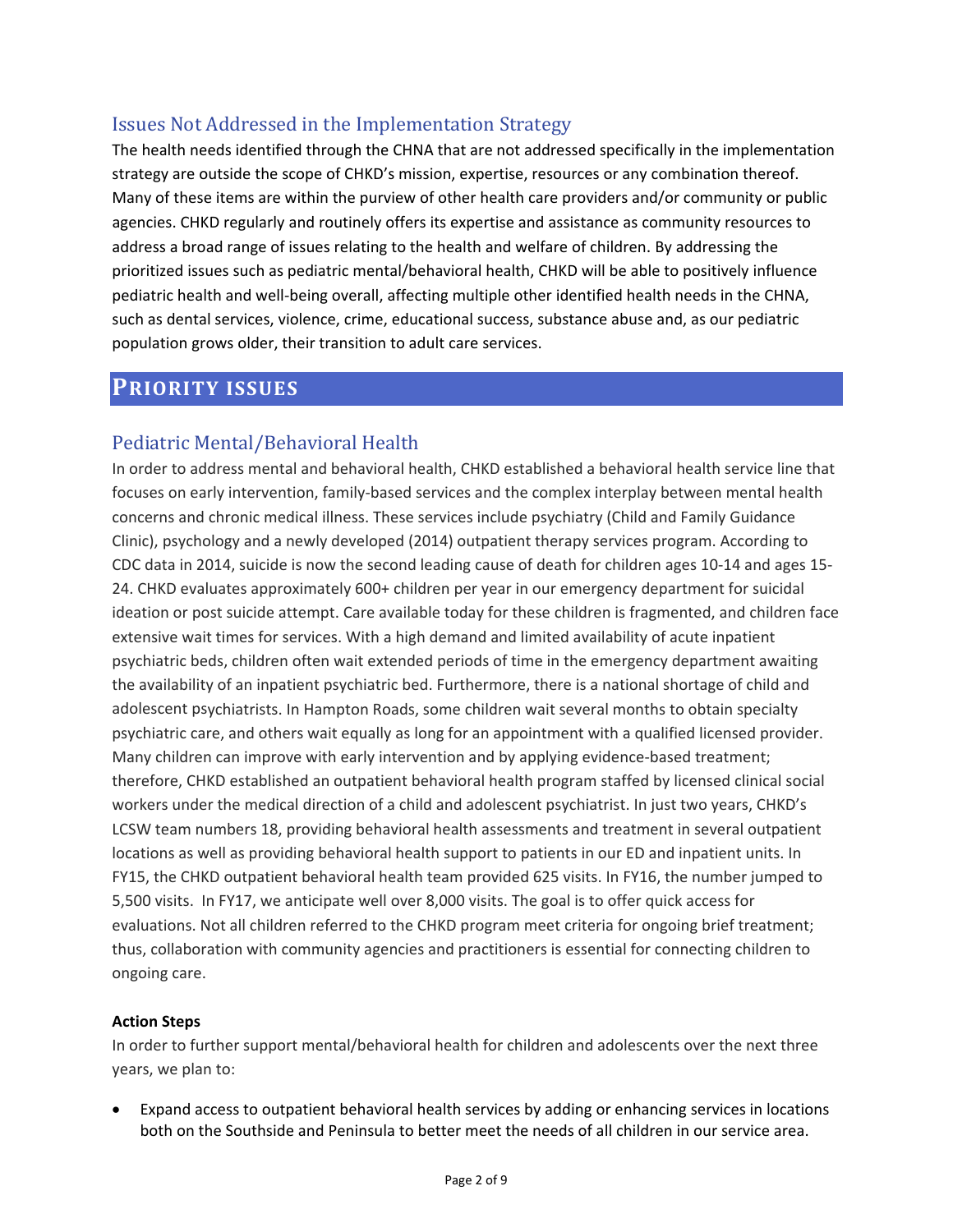- Provide the CHKD ED with round-the-clock licensed behavioral health clinicians to address the emergent behavioral health needs of patients arriving for emergency care.
- Hire a second board certified child and adolescent psychiatrist and other professionals in order to serve more patients.
- Strengthen CHKD's inpatient consult-liaison team by adding behavioral health professionals to better address the needs of patients.
- By year 3, implement the zero suicide initiative at the hospital ‐‐ patients ages 10+ will be screened for depression and suicide using the PHQ‐9A assessment tool.
- Implement Parent-Child Interaction Therapy (PCIT) by ensuring that key staff members attain certification in this evidence‐based modality that treats children ages 2‐6.
- Pilot a telehealth assessment for remote pediatric practice locations to provide access in underserved areas.
- Continue to evaluate the best model for addressing both the primary care needs of the pediatric population as well as their behavioral health care needs.
- Evaluate the need for and development of a cohort of inpatient beds (med/psych unit) to serve patients with a primary medical condition and co‐existing behavioral health condition.
- Provide education for pediatric residents, nursing and health system staff on Crisis Prevention Intervention techniques that involve recognizing and managing challenging behaviors in patients and parents.
- Establish a multidisciplinary evaluation and treatment program for children within the foster care system, focusing on early intervention for medical and behavioral health needs in collaboration with CHKD Medical Group, local Departments of Social Services and others. Partner with local CSB's to provide wrap‐around services.
- Evaluate the community need for acute inpatient psychiatric care for children and teens, and develop recommendations on CHKD's role. Evaluate the need for additional behavioral health services, including family based treatment.

#### **Collaborations**

CHKD is committed to collaborating with Virginia Beach DSS to provide a medical home for children in foster care to include mental health evaluation, treatment and referral. Our hope is that this program will expand to other social service localities throughout Hampton Roads. CHKD also works closely and collaboratively with CSBs throughout the region and with the hospital's Child Abuse Program. As part of CHKD's efforts to expand access to care for children in need of behavioral health services, CHKD works in partnership with local pediatricians, behavioral health practitioners and programs, schools and other organizations with shared goals.

#### **Anticipated Impact**

CHKD's goal is to provide early intervention and to improve access to outpatient behavioral health services for children throughout Hampton Roads. By FY17, CHKD will increase the number of patients seen to over 8,000 visits and add 5 new clinicians. After FY17, we anticipate that our growth and expansion into the community will continue and will provide an integrated framework to meet more of the community health needs of our patients and their families. CHKD's behavioral health program will provide better integration with primary care providers to address the continuum of medical and behavioral health needs. Furthermore, coordination and collaboration with schools is a goal. By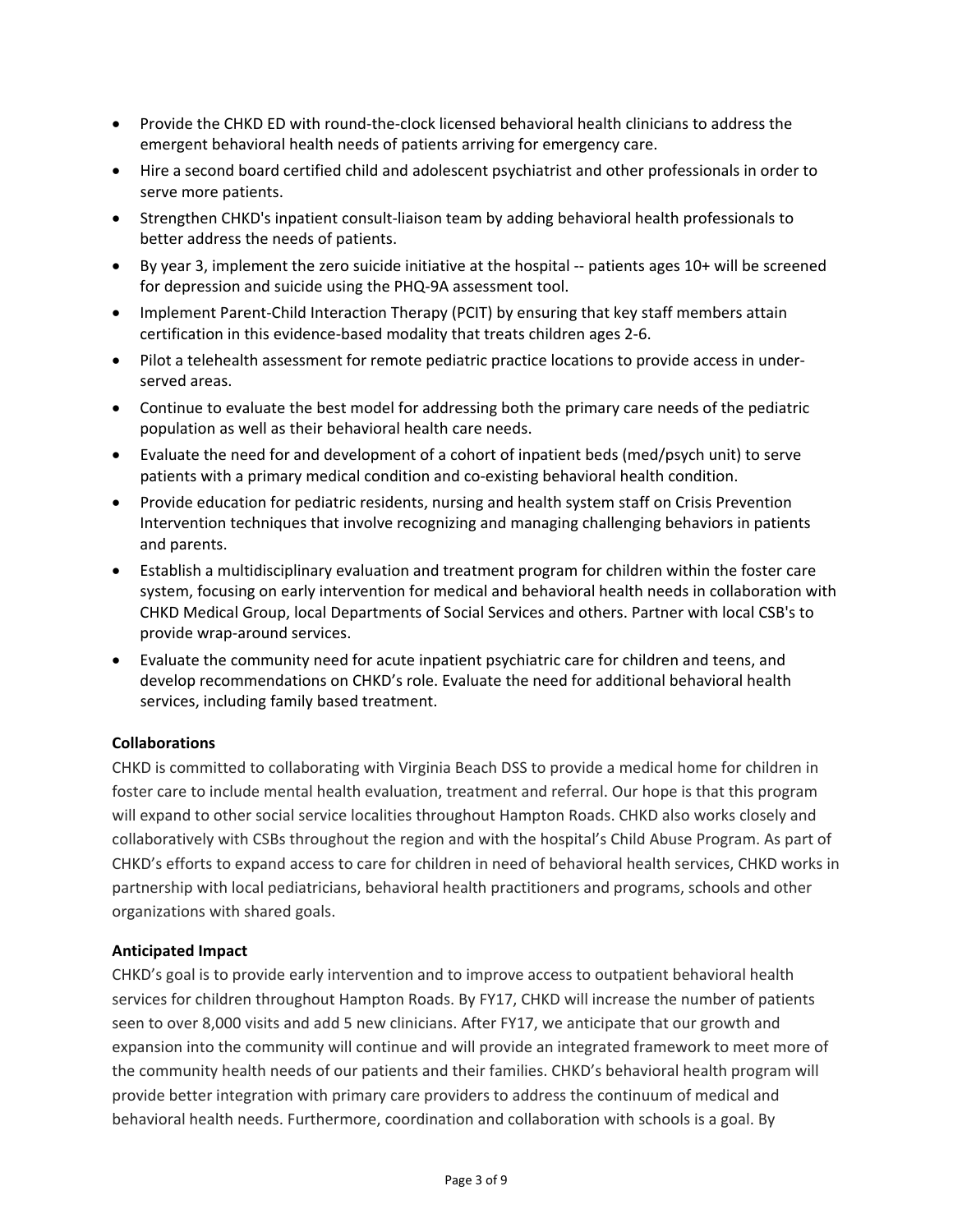delivering evidence‐based behavioral health care, CHKD will measure outcomes of intervention and the impact of this new program on the greater Hampton Roads community.

# Access to Care

CHKD improves access to care through locations as far north as the Middle Peninsula, as far west as Williamsburg and as far south as Elizabeth City, North Carolina. It has 18 pediatric practices, some with multiple office locations. In total, there are pediatric practices in 28 different locations and 10 additional locations see patients for therapy and medical and surgical specialty clinic visits. CHKD also operates two health and surgery centers plus additional multidisciplinary outpatient buildings throughout Hampton Roads. In 2015, CHKD added Urgent Care in Chesapeake and in Virginia Beach in 2016 with additional locations slated for the coming years in Virginia Beach and Newport News.

Despite the vast array of services and locations that CHKD offers, the CHNA underscored that access to care continues to be a critical need in the community we serve.

#### **Action Steps**

CHKD plans to increase access to care by developing a telehealth program, expanding urgent care locations, applying for certification as a Level I pediatric trauma center, building and expanding new facilities on the main campus and throughout the community and assessing the current services we provide to determine additional needs. In the next three years, we plan to:

- Develop and implement a plan to introduce telehealth in a phased approach to ensure ease of access and participation for physicians and patients.
- Expand CHKD Urgent Care to additional locations both Southside and Peninsula to offer better access to care when primary care offices are closed. Base an acute care transport team and vehicle in Virginia Beach and a critical care transport team and vehicle in Newport News to expedite transfers for inpatient care.
- Apply for certification as a Level I pediatric trauma center to better serve children in the region.
- Assess current practice and clinic capacity by specialty, location and provider to ensure capacity meets patient‐care demand.
- Collaborate with the University of Virginia Children's Hospital to expand cardiovascular telemedicine services and to deliver coordinated care to pediatric cardiac surgery patients.
- Renovate select inpatient care units and build an on-campus outpatient services building to allow for better delivery of care as well as expanded service offerings for patients using CHKD's main campus.
- Enhance and establish multidisciplinary outpatient health centers in Virginia Beach, Newport News, Williamsburg and Suffolk to improve access to pediatric medical and surgical specialty care.

#### **Collaborations and Resources**

Many of the action steps planned involve internal assessments that require a great deal of coordination, communication and information provision across CHKD's numerous sites and hundreds of care providers.

CHKD plans to commit internal resources and personnel to implement the Telehealth program and assess how to expand access to care through a variety of technology-assisted means. In order to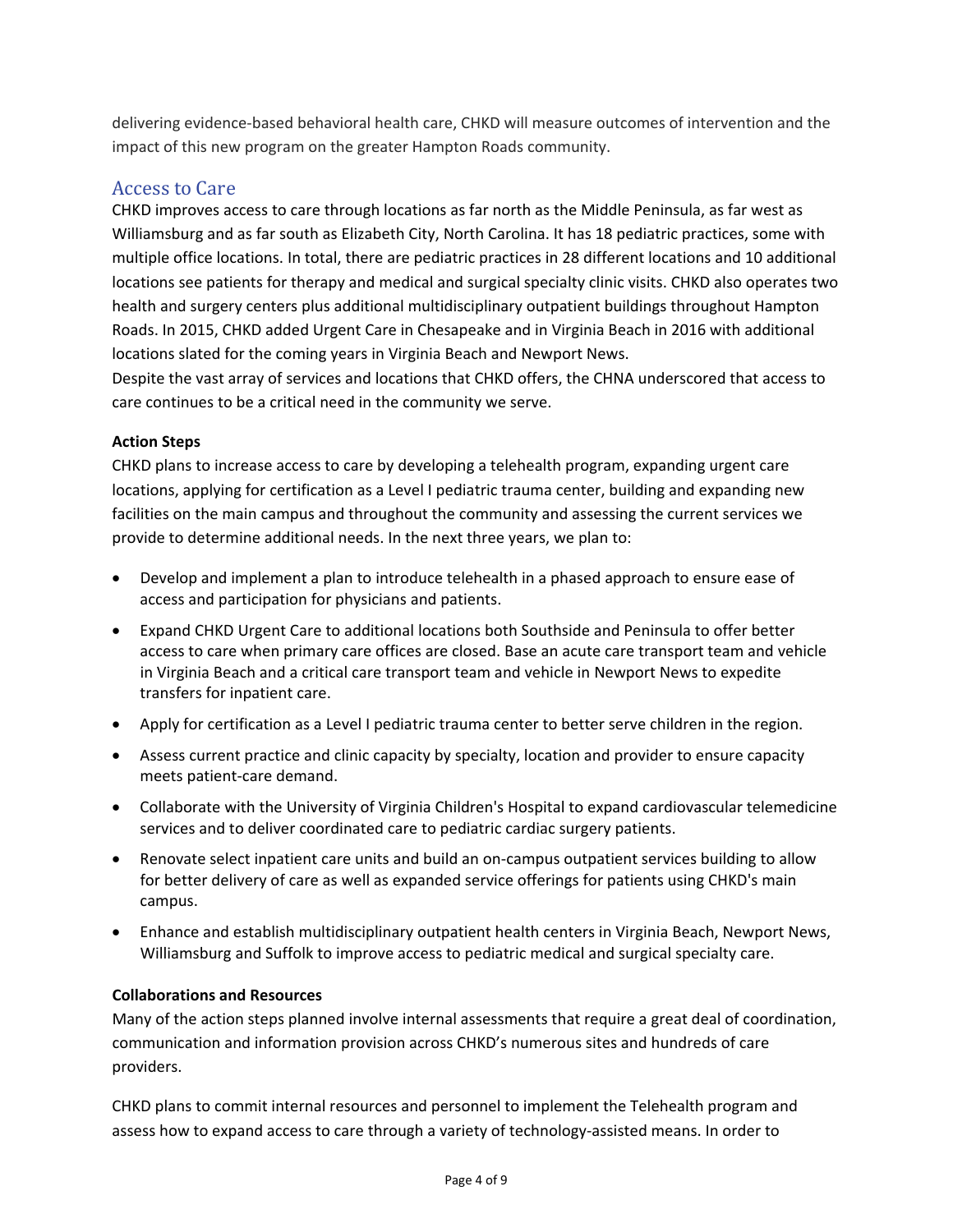establish a successful telehealth program, CHKD will collaborate with providers across the region and the state.

Through the leadership CHKD's Medical Group is collaborating with the Virginia Beach Department of Social Services to provide a medical home for children entering the foster care system. Included in this process will be a mandatory mental health evaluation by one of CHKD's clinicians to occur within the first 30‐days of entering care. This comprehensive assessment will help to identify need, exposure and response to trauma, and facilitate an appropriate treatment plan to assist with their continuity of care. This program is being looked at by state level AAP designees as a best practice model of care. Early meetings have taken place with Social Services departments in other localities to determine the feasibility of extending the foster care program to others in order to improve care for children in foster care.

Other sections of this report address collaborations that also represent improved access to care for patients, from CHKD's behavioral health services to its child abuse program, for example. Please reference those areas as well.

#### **Anticipated Impact**

CHKD anticipates being able to reach more patients through its telehealth services and provide increased access to care, especially for those patients living in underserved areas and/or more distant communities. CHKD's plans for campus expansions and renovations, for new Urgent Care sites and outpatient care buildings are all aimed at improving access to care for children throughout the service region. Additionally, CHKD hopes to decrease patient wait times at existing practices and clinics.

### Childhood Obesity

The epidemic of childhood obesity continues to be a concern and focus area for CHKD. In order to address this critical issue, in 2001, CHKD established a comprehensive program called *Healthy You for Life* that is offered to children ages 3 through high school. *Healthy You for Life* offers a multidisciplinary team approach that provides clinical and psychological evaluation and treatment planning for individuals. In addition, group classes that cover nutrition, exercise and lifestyle management are available to patients and their families. The program's staff includes physicians, nurses, registered dietitians, licensed clinical social workers and exercise specialists as well as a community outreach coordinator. In the 2016 fiscal year, the team conducted nearly 1,450 visits and saw 576 individual patients and their families.

*Healthy You for Life* participants come from throughout the greater Hampton Roads region, including:

- 76% Southside
- 19% Peninsula
- 2.3% N. Carolina
- 1.6% Western Tidewater

#### **Action Steps**

In order to further decrease rates of childhood obesity and address the continued demand for obesity prevention services in the next three years, we plan to: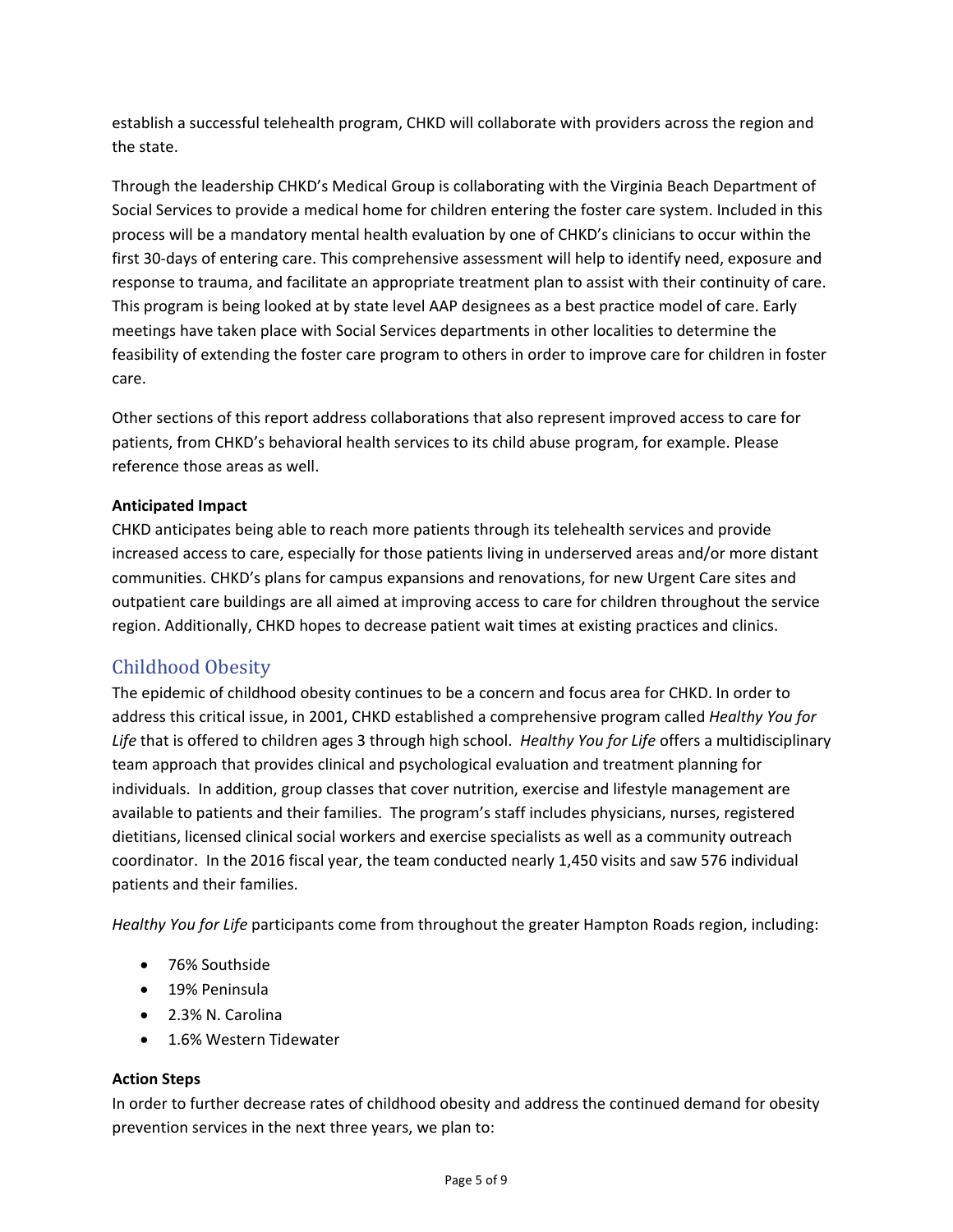- Expand clinic and class services to Virginia Beach, offering patients additional options for appointments, fitness and lifestyle classes.
- Consider and evaluate level four treatment options which include the use of pharmaceuticals and bariatric surgery based on a higher acuity level in teens.
- Evaluate systems to offer shorter wait times and provide more streamlined scheduling for new patients.
- Assess attrition rates and develop an action plan to increase participation.
- Continue community outreach work to raise awareness of the program's availability.

#### **Collaborations**

In order to provide our patients with the best possible resources to address childhood obesity and the co‐morbidities associated with it, *Healthy You for Life* has strong partnerships with various CHKD specialists and multiple community providers and agencies including local health departments, YMCAs, Hampton Roads public schools and Park and Recreation Centers.

#### **Anticipated Impact**

CHKD will assess the impact of the Healthy You for Life program in a number of ways. Clinical metrics such as improved BMI and improved lab values will be assessed. Patients and families will be observed for positive lifestyle changes as well as increased knowledge of nutritional and fitness choices and consequences. The *Healthy You for Life* program will continue to assess and refer patients for treatment of co-morbidities such as depression and other mental health issues, sleep apnea, cardiac abnormalities and diabetes in an effort to prevent chronic illnesses into adulthood.

With the addition of a new clinic and class location in Virginia Beach, we will be able to offer patients four different treatment locations. This allows for easier accessibility to patients all over the Tidewater/Hampton Roads region. With the addition of staff and locations we will be able to offer 20 new patient time slots a week, decreasing wait time for new patients to enter the program. This availability of new patient appointments will increase by approximately 200 for the year.

#### Neonatal Care

As the home of the region's only subspecialty neonatal intensive care unit, CHKD operates a 62 bed NICU with 7 additional step‐down neonatal beds. As the regional perinatal/neonatal referring hospital for southeastern Virginia and Northeastern North Carolina, CHKD serves patients from every hospital delivering babies in the region.

#### *Investment in Partners*

CHKD's Maternal Newborn Transport Review (MNTR) programs are a critical component of its work to prevent infant mortality/morbidity. All newborns who are transported to CHKD's Neonatal Intensive Care Unit (NICU) are followed by the staff of the Neonatal Perinatal Outreach Center. Ongoing communication regarding the infant's condition throughout the NICU course is provided to the referring physicians and hospitals. Regular reviews of transported infants are held at individual regional referral hospitals. Program staff from CHKD lead and organize the team for each MNTR, ensuring that a CHKD neonatologist and EVMS perinatologist offer thorough analysis of the transport and condition of the child to the referring hospitals' obstetricians, pediatricians and obstetrical and neonatal/nursery nurses. The sessions are intended to highlight current therapies, best practices and/or changes in treatment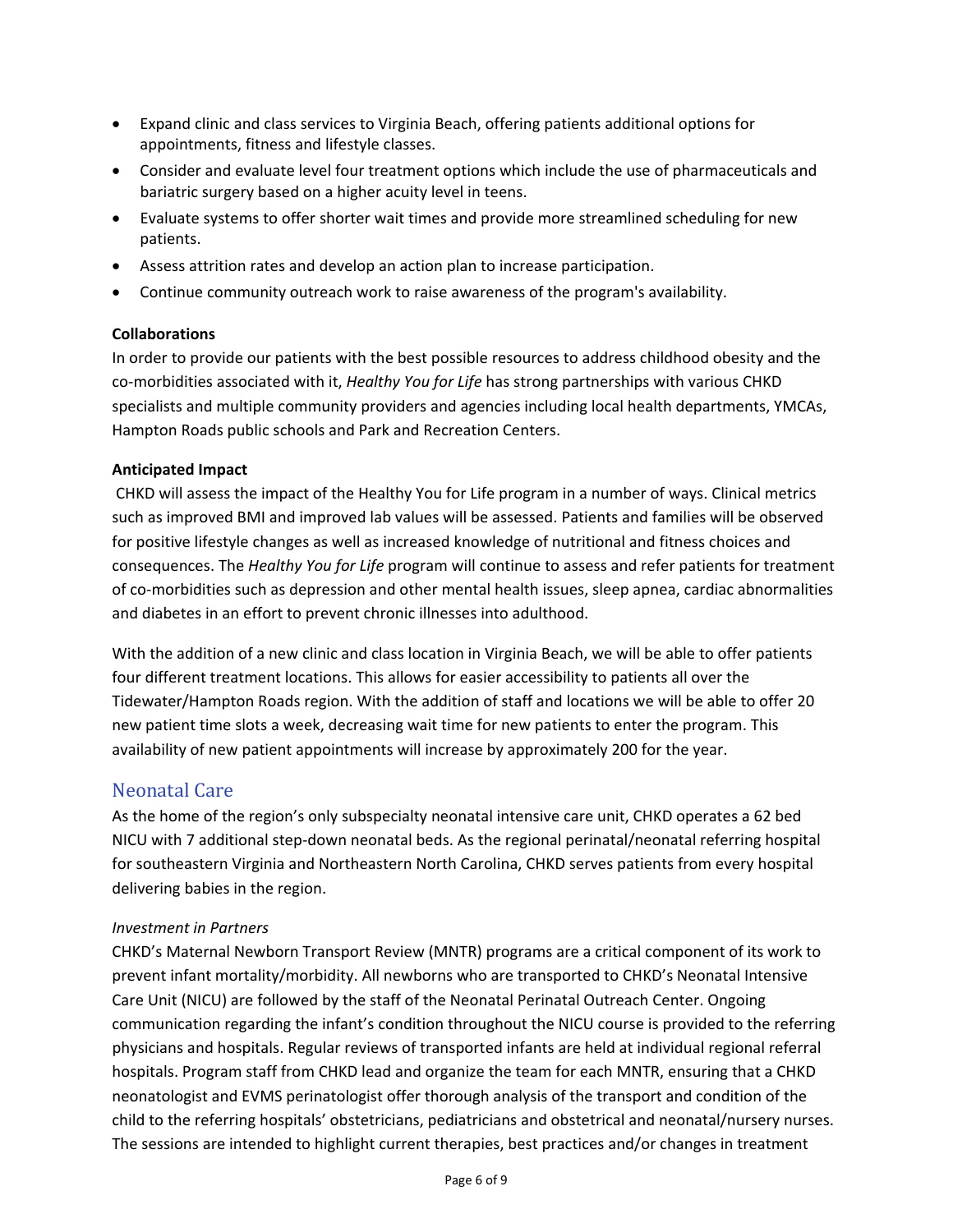modalities to ensure the best possible outcomes from the transfer of high‐risk newborns to CHKD. Participation in the program provides CME credits for participants.

CHKD also provides annual financial support to the Eastern Virginia Medical School's (EVMS) Maternal Fetal Medicine (MFM) program to ensure that its services are available throughout greater Hampton Roads. This funding supports the MFM program to provide consultation, assessment, emergency and continuing care services for high‐risk pregnancies. CHKD's continued investment ensures that comprehensive evidence-based care will be delivered to high-risk obstetrical patients in an effort to reduce infant mortality and low birth weight deliveries

#### *Innovative Therapies*

Human milk is the best nutrition for all babies, but there are many factors that can prevent mothers of preterm or critically ill infants from being able to provide a sufficient supply of their own milk. In an effort to prevent life‐threatening complications and infections in critically ill infants, CHKD opened The King's Daughters Milk Bank. The King's Daughters Milk Bank at CHKD is a non‐profit, hospital‐based donor human milk bank that was established to provide the life‐saving benefits of breast milk to severely premature and critically‐ill infants, improving their potential to survive and thrive. The milk bank at CHKD is the first in the state of Virginia and is fully accredited by The Human Milk Banking Association of North America. The generosity of altruistic milk donors throughout the country has enabled CHKD to not only provide over 50,000 ounces of safe, pasteurized donor human milk to our facility annually, but also to supply more than 20 additional health care facilities with this invaluable treatment throughout the East Coast.

#### **Action Steps**

In order to further decrease rates of infant mortality/morbidity and increase neonatal health in the next three years, we plan to:

- Facilitate ongoing education opportunities for community physicians on medical and technological advances related to the causes and prevention of premature and low birth weight deliveries through regular Maternal/Newborn Transport Reviews.
- Continue to invest in and support the EVMS Maternal Fetal Medicine Program to ensure access to care for high‐risk pregnancies.
- The CHKD Milk Bank will continue to obtain and process donor human milk (DHM) for use by neonates in the CHKD NICU and other patients who can benefit clinically from the availability of DHM. Continue to supply DHM to other health care facilities throughout the East Coast.
- Convert multi-bed NICU pods to private and "twin" rooms to better address the clinical, developmental and psychosocial needs of neonates and their families.
- Devote resources to safety and quality initiatives to improve care delivery and neonatal outcomes, specifically to reduce the risk of infections and to address the efficacy of nutrition on an individualized basis.

#### **Collaborations**

As highlighted throughout this section, infant mortality/morbidity is being addressed on a number of fronts by a multitude of community providers and agencies, including EVMS' Maternal Fetal Medicine program, hospitals and healthcare providers throughout the region.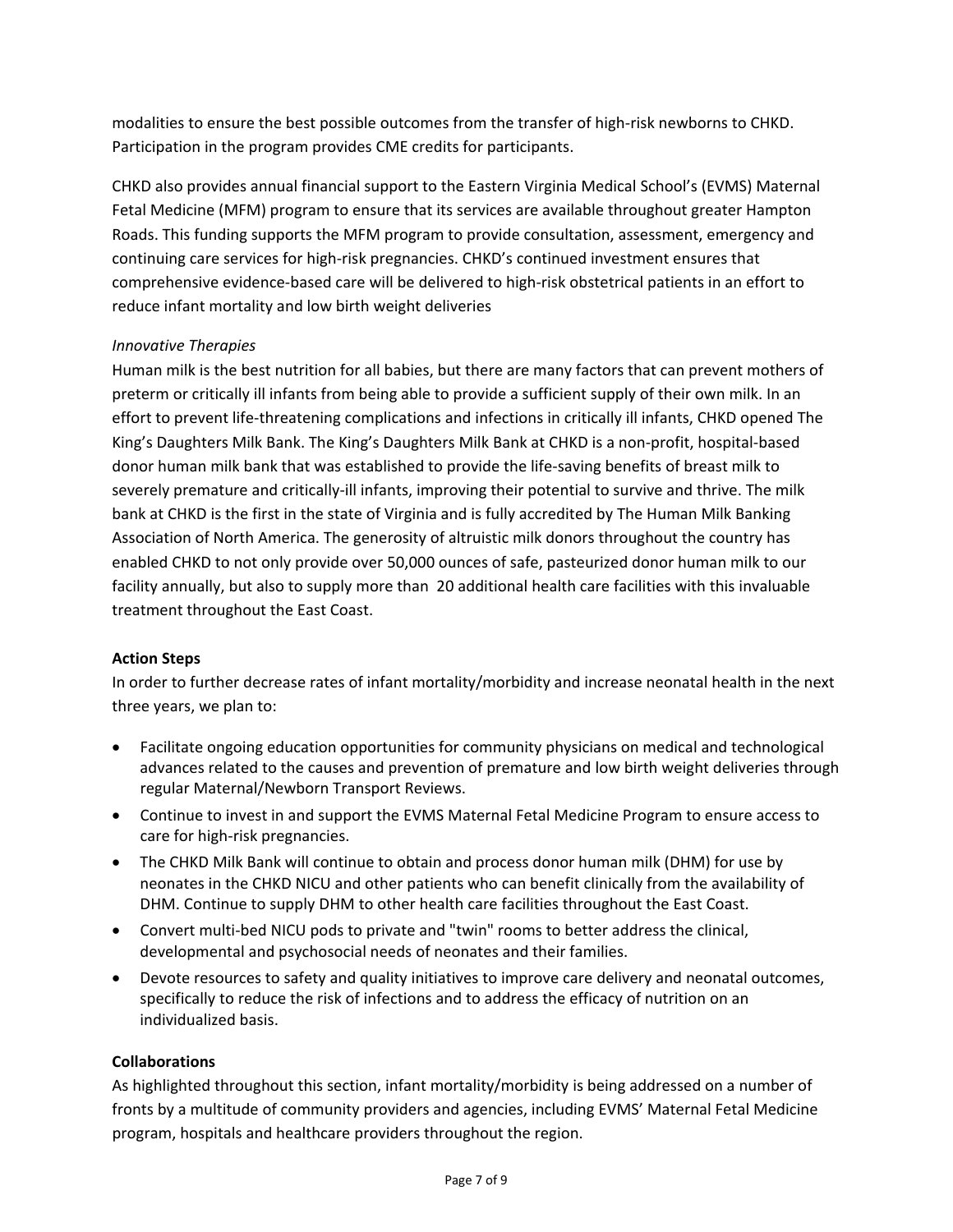#### **Anticipated Impact**

The region's incidence of preterm births, very low birthweights and infant mortality is far too high, and the underlying causes and factors are multi‐layered and complex. CHKD will continue its role as the regional referral center for specialty and subspecialty neonatal intensive care, recognizing that studies demonstrate that a regionalized approach to neonatal care with care provided in higher volume centers yields better outcomes for neonates. CHKD will continue to work with numerous other agencies, organizations and providers and will assess the impact of its neonatal program by monitoring and measuring outcomes related to infant mortality/morbidity. Through a regionalized approach to care and in collaboration with community partners, the goal is for the infant mortality/morbidity rates in the region to continue to decrease.

#### Child Abuse

CHKD's Child Abuse Program coordinates the region's efforts to accurately identify, treat and protect children who have been abused or neglected. The program provides comprehensive assessment, evaluation and treatment services to suspected victims of abuse and neglect. These services include forensic interviewing, medical examinations and consultations, which include 24/7 coverage of acute sexual assaults of children and an array of evidence‐based mental health services. Through case management, the program also helps coordinate the efforts of investigative agencies involved in the investigation and prosecution of abuse.

The Child Abuse Program is a Children's Advocacy Center (CAC) accredited by the National Children's Alliance and serves all of southeastern Virginia and neighboring areas. The main office is in Norfolk, but services are also provided in the CHKD Oyster Point and Princess Anne facilities.

#### *Multidisciplinary Team Provides Child‐Centered Care*

Approximately 1,100 children are served annually and many of these children have multiple visits, including regular psychotherapy appointments. The CAC model provides a safe, child‐friendly place for children involved in cases of alleged maltreatment to receive quality services, including forensic interviews, medical evaluations, psychological evaluations and treatment. The model includes a Multidisciplinary Team (MDT), which brings together the professionals involved in the investigation and prosecution of child abuse as well as intervention and advocacy for the child and family. The Child Abuse Program has six city MDTs and three military MDTs that review all new cases of child abuse, exchange information among professionals and make decisions about cases.

In FY16, the Child Abuse Program saw 893 children from the Southside, 118 from the Peninsula and 184 from other areas in the region.

#### **Action Steps**

- Strengthen relations within the nine Multi Disciplinary Team (MDT) communities and surrounding areas.
- Add an additional city and MDT, and reach out to cities further away to create MOUs that will enable better communications and collaborations.
- Through a National Children's Alliance grant, train forensic interviewers from Child Advocacy Centers across Virginia.
- Provide additional training for all staff that will improve understanding of commercial sexual exploitation of children (CSEC), and build a protocol to effectively serve and protect this population.